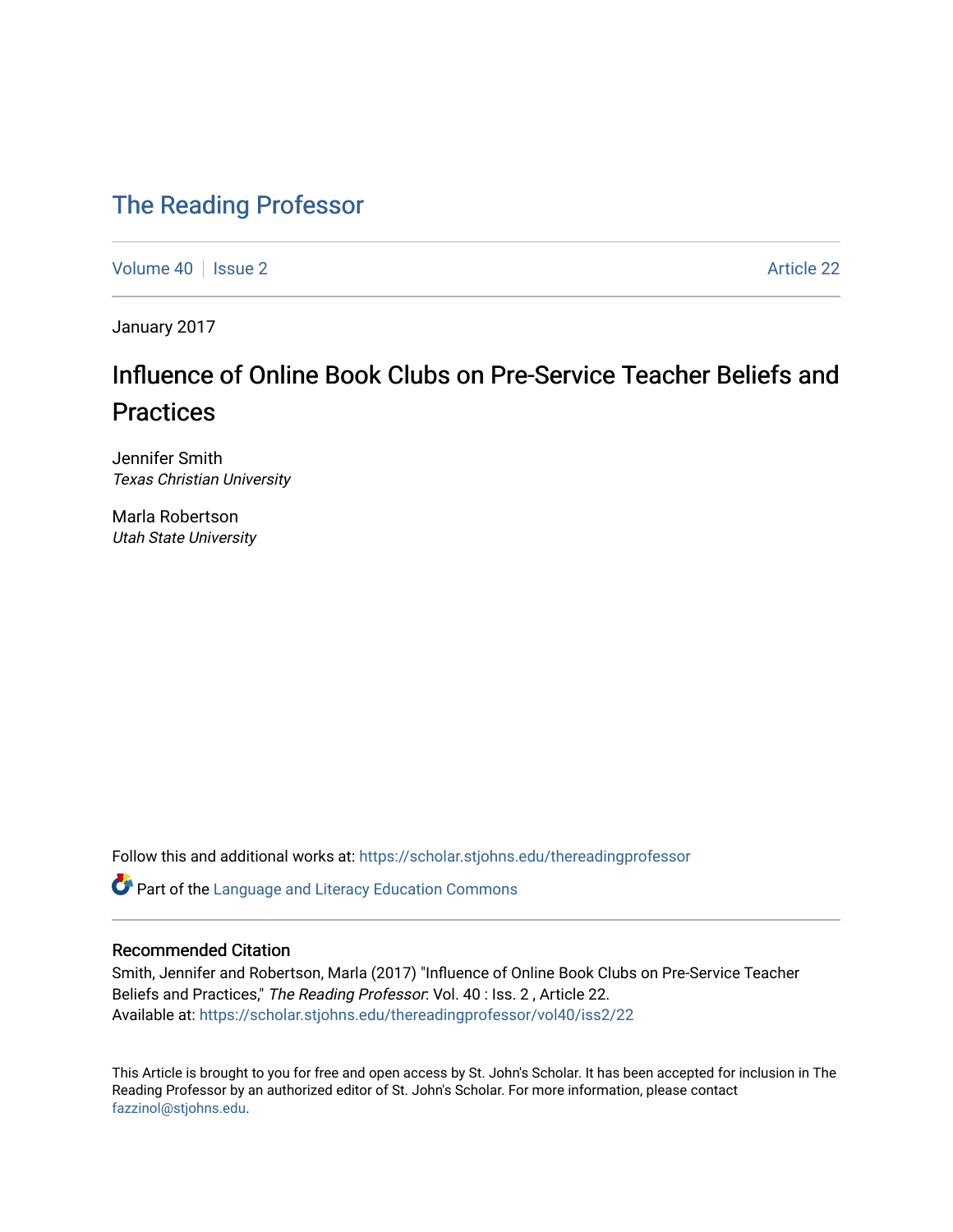# Infuence of Online Book Clubs on Pre-Service Teacher Beliefs and Practices

Jennifer Smith and Marla Robertson

#### **Abstract**

This article explores the use of an online book club with preservice teachers, from idea to implementation. Undergraduate students from two literacy courses discussed professional texts through online discussions. The purposes of this project were to familiarize pre-service teachers with collaborative online platforms, encourage discussions that challenged pedagogical beliefs, and provide pre-service teachers with a model for continued professional development. Data from instructor observations, online discussions, and questionnaires suggest that the design of the online book club impacted pre-service teachers' beliefs about teaching and learning, lesson preparation, and plans for future teaching.

Curriculum decisions often are made based on multiple factors. As literacy professors of pre-service teachers, each semester we review the expectations of the courses we teach to determine if any changes need to be made. We know that we need to prepare our pre-service teachers to understand the complex thinking that goes into decisions they will make in their future classrooms and for their own continued professional learning. During this evaluation process one semester, we contemplated changes to a literacy assessment and instruction course that we were teaching. Three topics emerged in this discussion: technology integration, teaching skills versus teaching students, and continued professional learning.

Embedding technology into literacy methods courses as well as field experiences for pre-service teachers is an effective way to influence future classroom use of technology (Labbo & Reinking, 1999; Larson, 2008). Also, in many classrooms nationwide, students are engaging in online literature discussions in lieu of traditional, face-to-face discussions. As students interact online to discuss texts that they have read, they are socially constructing individual and shared meaning of the text (Vygotsky, 1978). This is important, as a unique meaning is made each time a reader interacts with a text that cannot be replicated by the reader or other readers (Rosenblatt, 1994). Yet, when students share their ideas about a book with their peers, they are increasing their understanding of various perspectives and joining the literacy club (Smith, 1988). These differing viewpoints will be brought to their next reading and enhance future understanding. This shared language, even in digital form, can challenge our students' thinking (Moreillon, Hunt, & Ewing, 2009; Wolsey, 2004) as they consider other interpretations and synthesize all the shared information to form new ideas (Rizopoulos & McCarthy, 2009).

Online literature discussions have been used in a variety of ways (Bromley et al., 2014; Day & Kroon, 2010; Larson, 2008). These types of discussions have been used outside of the classroom as meeting places for students to

Published B8 St. John's Scholar, 2017

discuss books (Stewart, 2009), and studies of online student discussions report increased communication, literacy, and community building (Carico, Logan, & Labbo, 2004; Grisham & Wolsey, 2006).

In preparing pre-service teachers to practice, it is important to reinforce the idea that learning how to be a great teacher does not end the moment our students walk across the stage with their diploma in hand. Teachers are expected to continue learning how to improve their craft throughout their career, and often that professional learning is self-directed (Wei, Darling-Hammond, Andree, Richardson, & Orphanos, 2009). Literacy teachers, in particular, are encouraged to continue developing their knowledge and take charge of their professional growth (Snow, Griffin, & Burns, 2005). Teacher preparation must model ways that pre-service teachers can continue their professional growth in their future teaching careers while also learning specialized skills for particular courses, and book clubs are one avenue to achieve this goal (Burbank, Kauchak, & Bates, 2010).

#### **Rationale and Purposes for Our Online Book Club**

Traditionally, students in our pre-service classrooms spend a great deal of time reading the assigned textbooks for the course, incorporating the strategies into lesson plans for their field-based practicums, and reflecting on these teaching experiences. We found that our students were successfully incorporating the literacy strategies discussed in class, yet often sold back the textbooks, full of great teaching strategies and ideas, at the end of the semester. If much of our course was built around the information in the textbooks that we hoped our students would bring into their future classrooms, we realized that much of the information would be lost or forgotten if they did not open the books again.

As we brainstormed potential activities to help our preservice teachers understand the importance of continued learning, we identified several key elements as important. First, we wanted our students to realize that teacher professional development is ongoing and often incorporates reading of professional literature. Second, we felt it was important for pre-service teachers to become familiar with online educational platforms. Third, we wanted our students to have another place for conversation and learning to occur as a way to develop a community of learners (Rogoff, Matusov, & White, 1996) because our classes only met once a week. We hoped that our students would experience a shifting of beliefs about reading, writing, and dialogue as overarching ideas in teaching and learning. After considering these elements, we decided to incorporate an online book club into our course syllabi.

Our conceptualization of an online book club was grounded in a social constructivist (Vygostsky, 1978) and reader response (Rosenblatt, 1994a; 1994b) perspective. An

1

Page 38 *The Reading Professor* Vol. 40 No. 2, Winter 2017/Spring, 2018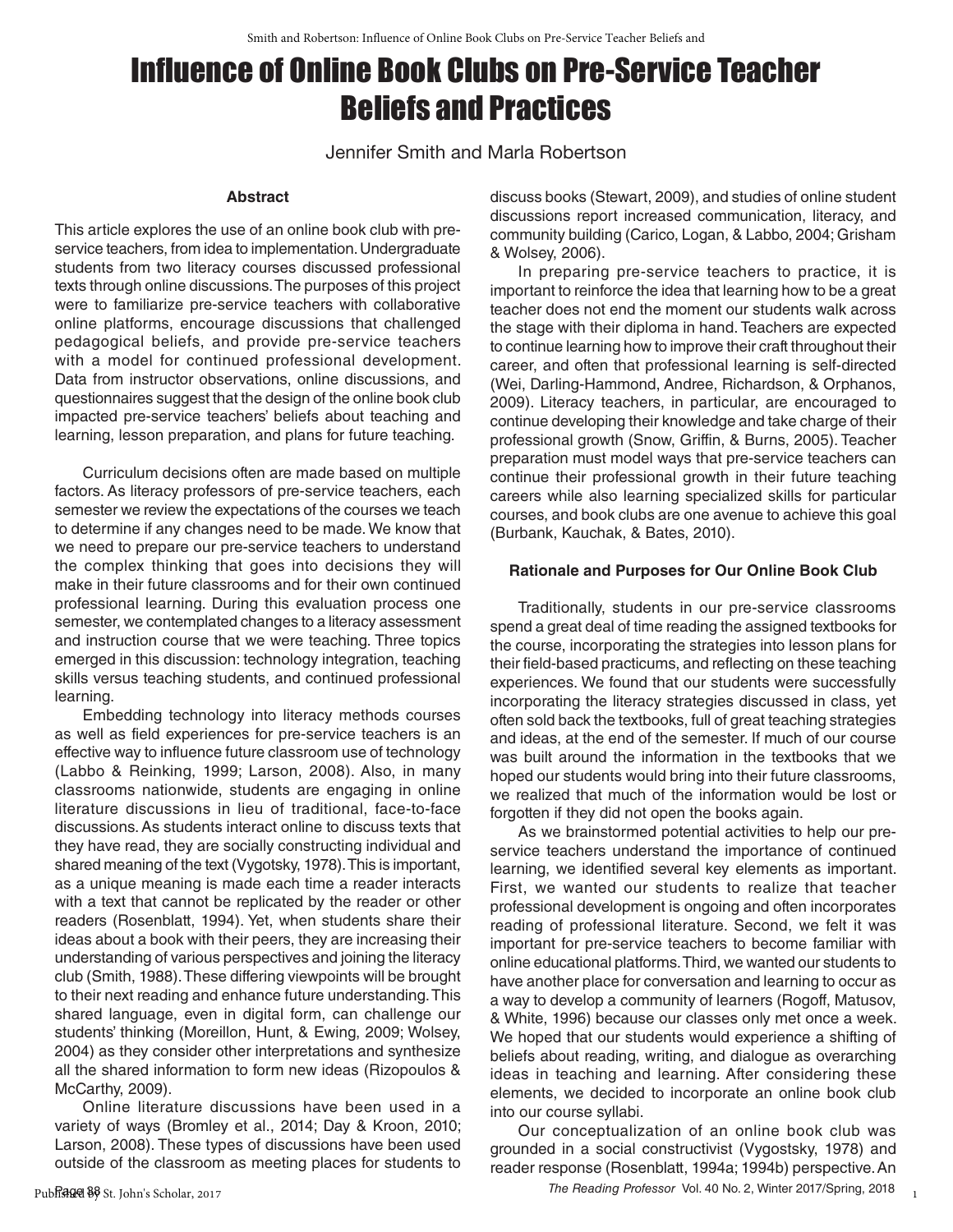essential element to the shared meaning-making of texts was the influence of language, both oral and written. We drew upon Rosenblatt's transactional theory, understanding that no two reading events are the same, as each time a reader interacts with a text, a unique meaning is constructed. Thus, when the reader uses language to discuss his understanding of the text he is consequently furthering the understanding of those who listen. This new understanding from the discussions will then influence any subsequent readings that the reader engages in. Likewise, we drew on Vygotsky's work that social interaction, often in the form of language, is essential to learning and development. Allowing students to collaborate and learn from each other was a central component of the shared meaning-making we hoped would occur within the book club discussions.

Our online book club included pre-service teachers from two sections of a literacy assessment and instruction course. Each section was taught by one of the authors. All students within the two sections participated in the online book club, as this was a course requirement. However, only data from the 31 students who signed the informed consent form are discussed in this article.

The course incorporated a field-based teaching experience during the second half of the semester where the pre-service teachers worked one-on-one with an elementary student from a local school. The first half of the semester was devoted, in part, to learning about various literacy assessments that could be used to identify elementary students' needs. As our pre-service teachers designed their lesson plans during the second half of the semester, they were expected to use their analysis of these assessments to create individualized lessons.

#### **Online Book Club Design**

As we designed the online book club for this course, we considered current professional books that could be read quickly and were representative of the type of book an inservice teacher would read. Although students' participation would be graded, we wanted the assignment to be an authentic experience. This notion of authenticity influenced us throughout the planning process as we considered five specific topics: the online platform, choice of books, expectations, time frame, and a culminating project. We created these topics based on our personal experiences teaching pre-service teachers and our experiences with book clubs.

#### **Online Platform**

Consistent with The Technology Integration Planning Cycle for Literacy and Language Arts (Hutchison & Woodward, 2014), we considered our instructional goal and approach before choosing a platform. We also wanted our preservice teachers to become familiar with an online discussion platform they could use with their future students, and we knew they were more likely to do so if they were familiar with the tool themselves. We chose to use Edmodo (2017) because it was designed for use by teachers and students. It included features such as password protection, small group

https://scholar.org/col.arc/col.arc/vol.40 No. 2, Winter 2017/Spring, 2018<br>https://scholar.stjohns.edu/thereadingprofessor/vol40/iss2/22

options, and apps for mobile devices. Each class had their own account, and groups were divided within each class based on the different books.

#### **Choice of Books**

Consistent with our philosophy of the elements included within literacy instruction, we decided to choose books that reflected the areas of reading, writing, and dialogue. It was important for us to choose books that were different from traditional pre-service textbooks, including length and readability. We were careful to select books that we felt would be engaging and hopefully motivate our pre-service teachers in the future to choose their own books for continued learning.

The three books that we chose included *The Book Whisperer* (Miller, 2009) to reflect the area of reading, *A Writer's Notebook* (Fletcher, 1996) to discuss writing, and *Choice Words* (Johnston, 2004) to engage our students in thinking about language and dialogue. Consistent with traditional literature circles (Daniels, 1994), we felt it was important to allow our pre-service teachers a choice in the book they read. We discussed each book in class, gave each student a ballot, and asked them to rank the books in the order they were most interested in reading. These ballots were used when we formed the book club groups, and we ensured every student was assigned to a first or second choice book (see Figure 1).

#### **Expectations**

It was important for us to consider our expectations for the online book club and to share the expectations with our pre-service teachers. First, we expected that students would engage in meaningful conversations about the books they were reading. Second, we expected that all students would participate and contribute to the online discussions as they would be asynchronous and allow students to post their thoughts at their convenience. We were conflicted about whether the students should receive a grade for their participation as we wanted the discussions to be authentic and not forced. In the end, however, we concluded that the online discussions were a class assignment, and attaching a grade to the assignment would accurately reflect their participation. We designed a rubric to promote rich discussion among the group members that included references to (a) the quality of the online contributions, (b) requirements for consistent posting, (c) inclusion of new ideas, (d) inclusion of questions, (e) responses to peers' contributions, and (f) connections to assessment or instruction. Students were expected to post a minimum of three comments per week, including a combination of questions, insightful replies, and comments to stimulate further discussion. It should be noted that we did not participate in the online discussions as the expectation was for the students to create meaning among themselves without an instructor to refer back to and answer the questions they posted.

#### **Timeframe**

We decided to implement the online book club early in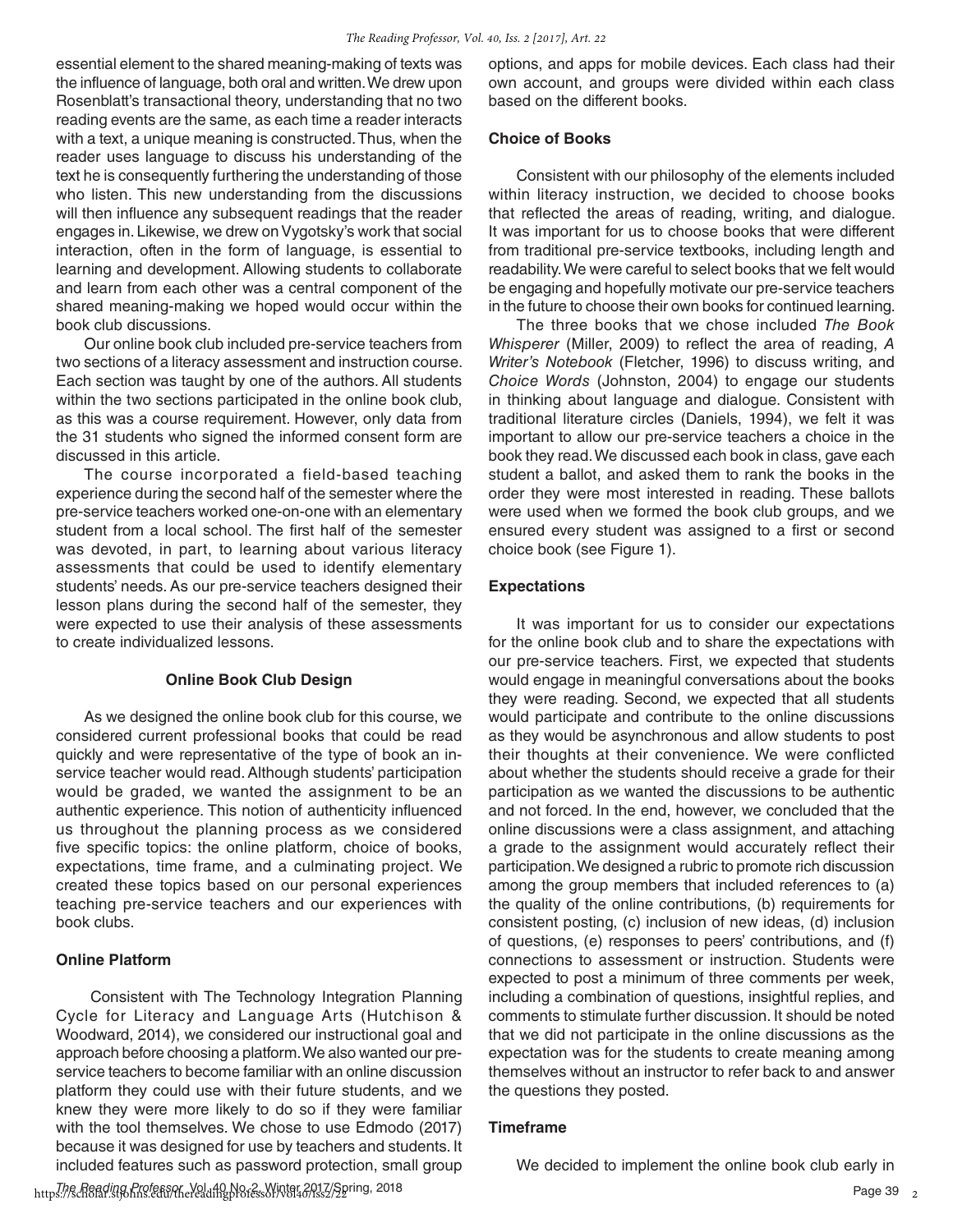the semester. The pre-service teachers would begin teaching in local elementary schools mid-semester, and we wanted to ensure they had finished their book discussions prior to their lesson planning. While we did set boundaries on the timeframe (four weeks to discuss the books online), the students met with their group members in class and decided together how many chapters they wanted to discuss each week. After the online discussions were complete, each group had several weeks to decide how they wanted to share their newfound knowledge with their classmates.

#### **Culminating Project**

We felt it was important for pre-service teachers to have a basic understanding of all of the material and how each topic (reading, writing, and dialogue) could be applied to their teaching. The groups were provided with a rubric for a whole-class presentation and instructed to provide a handout for all classmates. The rubric included elements such as (a) overview of the book, (b) connections between the book and assessment/instruction, and (c) references to how the book had influenced the group members. Students were given freedom to decide how to present the content of the book they read with their classmates, what format (technology infused or traditional) to use for the presentation, and details regarding the handout. The culminating project will be further discussed in the "Instructor Observations" section of this article.

#### **Implementation and Observations**

Using the considerations discussed above, we implemented the online book club into our pre-service assessment and instruction classes, excited about the potential outcomes to student learning and thinking. This section documents the impact the book club had on our students, on our classroom community, and on us as the instructors. We first discuss our observations as the instructors of the courses and then present student responses from the discussions and an end-of-the-semester questionnaire.

#### **Instructor Observations**

There was an undeniable excitement among the preservice teachers about the different books. After creating the book groups, we were reminded of the power of choosing a book. Our students were interested in reading different books, which was evident in their rank ordering on the book choice forms. As students began reading, they started talking about the books offline as well as online. The students were excited about their reading, eager to engage in discussions with us or their classmates regarding the material, and delighted to share personal accounts related to their books. One of the students shared that she was reading her book during another class and was asked about it by her instructor. After sharing and discussing the book, the instructor stated that she planned to use it with her future classes. Several of our students discussed a desire to read additional books by the same author as their chosen text. These observations illustrate that the students experienced the power of shared meaning making and suggest that many of them may continue their personal professional development by seeking out further reading material.

After the students concluded their online discussion, they began creating their culminating presentation as a way to share their book with the class. We observed that the students felt a responsibility to their classmates and took the assignment of presenting the contents of their book and online discussions seriously. The groups were creative in their dissemination of the material, as we observed groups choosing to present the important pieces from their book using a handout, brochure, PowerPoint, or Prezi. The uniqueness of the presentations reminded us that when students are given creative freedom, the product is often better than expected.

#### **Student Online Responses**

As we read and reread the discussion threads, we documented the types of responses the pre-service teachers were posting. We first looked for responses that addressed an aspect of our rubric, including questioning peers, building off peers' responses, discussing specific parts of the reading (including quotations), explaining why it was important or interesting, and making connections to teaching. Since the online discussions were graded using the rubric, we were curious whether these considerations would show up in the responses. We found that some responses fit into additional categories, such as text-to-self connections, references to the purpose, and general enjoyment of the book. This section provides examples of the types of online discussions that were occurring within the different groups and is divided into three categories: (a) connections to personal experiences, (b) the power of dialogue, and (c) moving beyond the rubric. All names are pseudonyms, and all excerpts from the online discussions have been copied verbatim without correction. While some of the online posts did contain errors in conventions, students were not graded on the grammar and mechanics of their online responses. We understood that online writing in this format is often informal and unpolished and did not expect them to publish a submission that required multiple drafts and revision.

**Connections to personal experiences.** The responses within the online book club indicated that the pre-service teachers were reading the books carefully and making connections to their own experiences. Often, a student would post a new idea that referenced a specific aspect of the reading, explain why the excerpt was chosen, and provide either a personal connection and/or how the idea could influence teaching. These new ideas frequently received replies, as other students built off the initial post and offered additional connections, teaching ideas, and occasionally asked questions.

The three books that pre-service teachers read for the online book club included many examples of exemplary teaching practices. Throughout each of the online discussions, students made connections between examples in the text and their own experiences, both positive and negative. Often, students shared a text-to-self connection and also discussed implications for teaching. Below is one example of a textto-self connection and teaching implication from a student reading *Choice Words* (Johnston, 2004):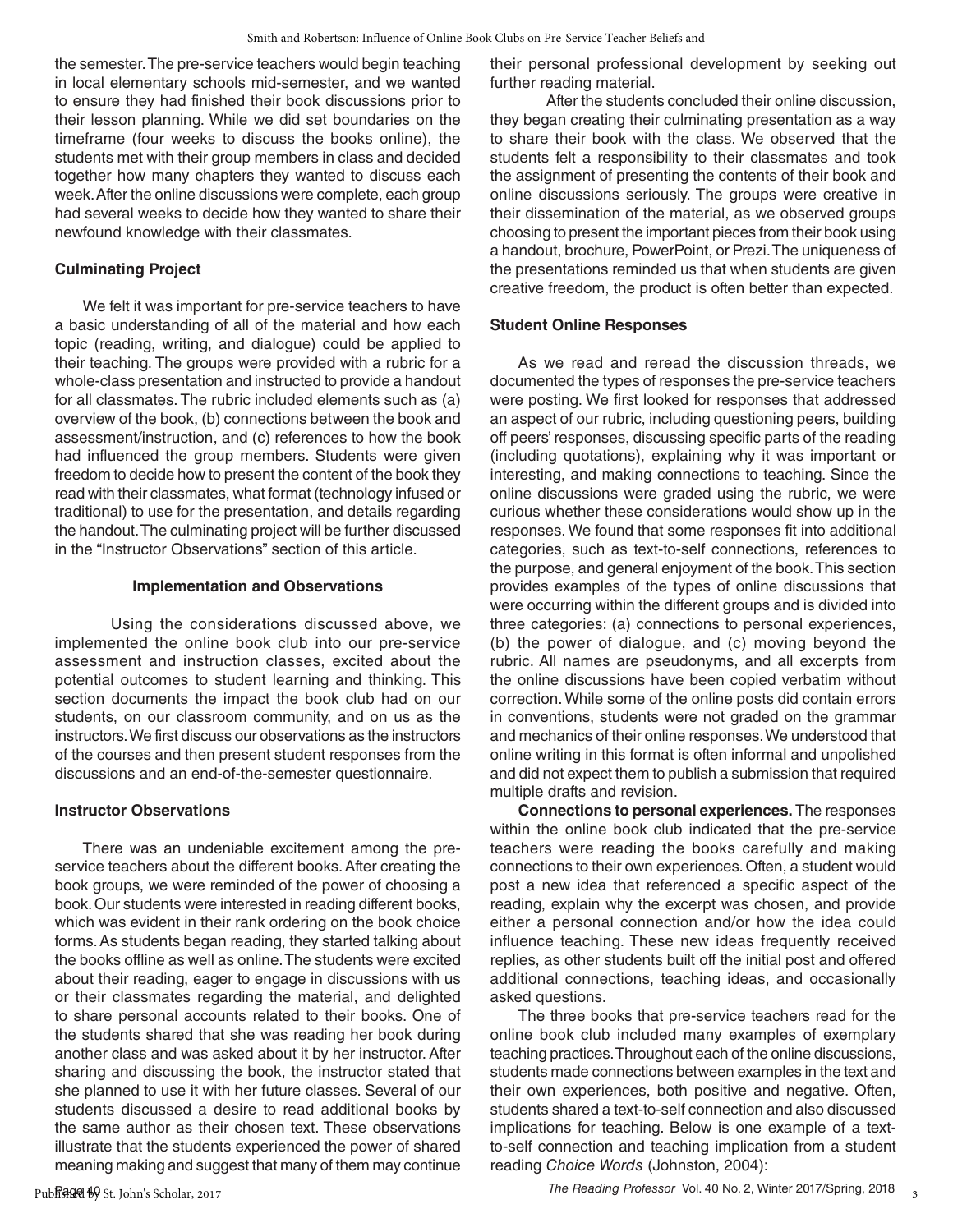...I also want to quote that "the greater the gap between teacher and learner, the harder teaching becomes" (pg 7). Because of the distance we want to avoid, we should know when to be explicit and with which students. In my senior calculus class, the majority of the time, I spent it quietly and continuously pulling my hair (literally and figuratively) because I had no clue what was going on. I didn't want to ask my teacher for help because now I know that my affective filter was very high because he made me feel pressured, uncomfortable, and anxious. He assumed that everyone knew what was going on, but sadly I didn't and I ended with a D in the class :-( We have to remind ourselves to be explicit teachers as much as we can and especially for those that may need additional support instead of just implying that our students "already know". Now I fully understand that language is not transferred but constructed. (Elise)

This response shows that the student was not only making a text-to-self connection, but using it to transform her thinking about the language that teachers use. Likewise, a student reading *A Writer's Notebook* (Fletcher, 1996) also posted her text-to-self connection:

Yesterday as I was doing homework at my kitchen desk I had the back door open because it was such a beautiful day (also my dogs can go in and out at will). A leaf blew in the door and I was sitting there and picked it up and decided to tape it in my writer's notebook. I thought about how great the sun felt, how there was a nice breeze, I could hear kids laughing outside (they were off school yesterday) on the sidewalk, it was just a moment in time I wanted to remember. So now when I open that book and see that leaf, I can feel those feelings all over again. I think this is what our book is all about. (Monica)

The above response demonstrates the student's ability to not only comprehend the text, but implement its philosophy into her own life. She now understands the importance of documenting experiences with not only words, but with memorabilia that will help her remember her feelings, physical sensations, and noise from a specific moment in time.

**The power of dialogue.** One of our purposes for engaging the pre-service teachers in online discussions was for them to experience the power of dialogue (including written dialogue) and its impact on learning. A review of the online discussions illustrated that the students were building on each other's posts, providing support, and learning from the collective whole. For example, the following post reflects a student who was overwhelmed with the amount of information she had read. One of her peers offered another perspective when presented with a plethora of material:

Original: When reading this book, I noticed myself getting a little overwhelmed with the information. There is so much good information that I want to incorporate in my classroom. I know if I take it slow and do a few things at a time, instead of forcing all of the conversation starters in the book, things should go smoothly. Is there anyone else feeling overwhelmed with the information? (Catherine) Reply: As far as being overwhelmed, I'm more so enlightened. There was so much stuff that I had no clue about. I know words can have a huge effect on people as well as actions, but this book was so good with

information and how in depth it was. I didn't think that i would be so engaged with this book but from page to page I was gaining so much knowledge from this short reading. This is definitely a book that I must keep handy when I go into my field of work. (Danica)

The students in this example were engaging in a conversation that is important at any level of a teaching career. Often teachers are overwhelmed with the vast amount of material they are responsible for teaching or the plethora of great ideas from seasoned educators that they would like to implement. The support that is provided through the reply post provides another perspective when presented with large amounts of information.

Furthermore, many students replied to each other, as they built upon an original idea or brought new information to the discussion. For example, the following post from a student reading *The Book Whisperer* (Miller, 2009) received four responses:

I really enjoyed how Mrs. Miller responded to all the negative comments about not preparing the students for the future. I feel like she was dead on with the response stated in the book, "...if the real world means years of comprehension worksheets and test practices." Then she agreed that she was not preparing them. How many adults participate in worksheets and test practices? NONE. How many read for pleasure or are required to read in various other situations? Almost all. So I would have to say Mrs. Miller is doing a great job preparing her students for the future, and the fact that her students return to her classroom to visit her and discuss new books they have read indicates she is doing a great job as a teacher. (Karen)

This lengthy post was typical of many responses shared by pre-service teachers. This student included specific information from the text, including quotations, an explanation about why she felt this information was important, her personal feelings regarding the information, and implications for teaching. This post received four replies, which included discussion regarding reasons for agreement with specific ideas, additional evidence from the text to support and continue the conversation, personal connections, and implications for teachers.

**Moving beyond the rubric.** Even though the online discussions were a graded component in our classes, we hoped that pre-service teachers would engage in authentic conversation as they read and made sense of their different books. We noticed that many original posts were lengthy and included a summary of the chapter(s) read. It was clear to us that these posts were influenced by the rubric and the graded component of the online book club, as we would not expect such elaborate summaries within a discussion outside of school. However, we were pleased that students did not only post lengthy summaries of the book but often built off each other's responses as they engaged in online dialogue regarding how the reading influenced them and their thoughts on teaching. Thus, it appeared that the online discussions were not only a place to showcase evidence of reading the chapters, but also a space to engage in authentic conversations related to new learning. One student summed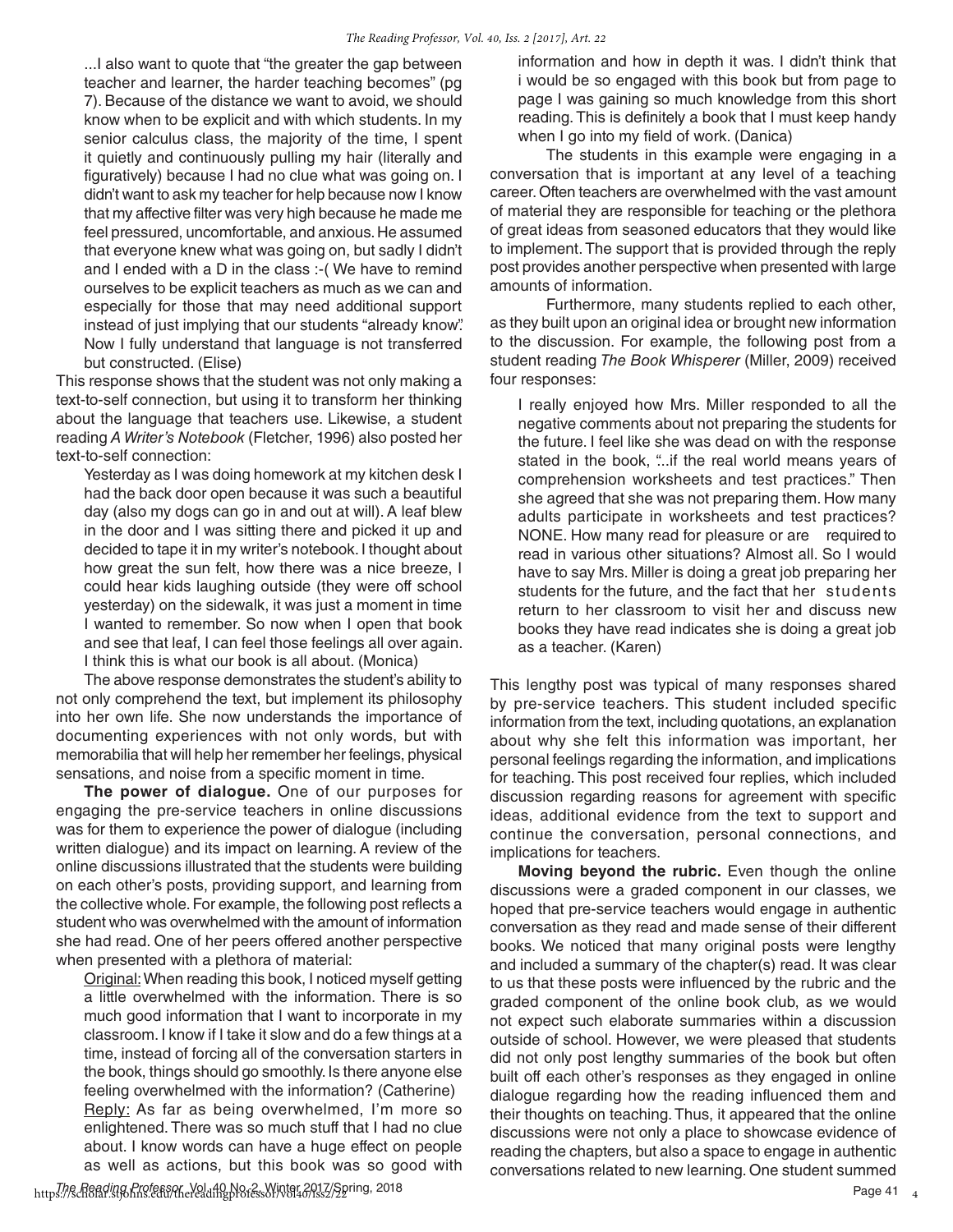up her feelings regarding the online discussion as a final post:

It has been great speaking with you all and discussing the ins and outs of this book. I hope you continue to be inspired to write as a way to explore your own thoughts and to extract the inner chambers of your mind. (Rebecca)

Indeed, the pre-service teachers used the online discussions to engage in purposeful discussions that challenged their thinking and provided them with new insights.

#### **Student Questionnaire Responses**

At the end of the semester, pre-service teachers completed a questionnaire. The purpose of the questionnaire was two-fold. First, we sought to understand whether their involvement with online discussions of their book, as well as the information gained from the group presentations on the other two books, influenced the ways in which they taught their elementary student during the semester. Second, we wondered if our pre-service teachers felt that any of the books, including the one they read themselves, and the exposure they had to the other two books through the class presentations, would influence their future teaching. The questionnaires were not graded. The questionnaire asked pre-service teachers their name, course section, the book they read, and three open-ended questions. Table 1 shows the questions and types of responses.

Of the 29 pre-service teachers who responded to the questionnaire, 25 stated that the book they read influenced how they taught their elementary student at the end of the semester. Two pre-service teachers said "no", and two had ambiguous responses such as, "I think" and "both yes and no." The two "no" responses came from *A Writer's Notebook* (Fletcher, 1996) groups and qualified this response stating that the framework of the lessons required for the course restricted the kind of writing they could do with their elementary student. Fifteen out of the 29 pre-service teachers stated that ideas learned from the presentations of the other two books influenced their teaching. Most who responded "no" qualified that they wanted to read the other two books in the summer, or in the future, or that they did not have time during this class to incorporate the ideas from the other books into their lessons. For example, one pre-service teacher answered, "No, BUT I really want to read them this summer!" (Amy) and another said, "No. However, I really did like the suggestions that were given in 'the writer's notebook.' I will be using those in my future classroom" (Condalesa).

**Integrating ideas into lesson plans/interactions.** Most pre-service teachers noted that their online book club reading influenced their teaching. For example, one pre-service teacher who read *The Book Whisperer* (Miller, 2009) stated:

The book pushed how big it is for students to read and enjoy reading so they will continue to read in the future. I used this information by choosing wisely the books my student was going to read during the practicum by making sure it was a book that would interest him. (Simone)

Another pre-service teacher in the same group stated, "I feel that choosing books that were interesting to [elementary student name] made a HUGE difference! She was engaged during read alouds and also when it was time for her to read, she was engaged with the books" (Julie). It should be noted that the premise regarding book choice in *The Book Whisperer* (Miller, 2009) is for students to choose their own books. Our pre-service teachers were working with elementary students one-on-one, providing guided reading instruction based on assessment data. Therefore, while the elementary students did not have free range of book choice, these comments suggest that the pre-service teachers internalized the importance of a high interest text for students. In this context, that meant either carefully choosing a book for the lesson based on the elementary student's interests or providing the student with several books to choose from.

A pre-service teacher in the *Choice Words* (Johnston, 2004) group stated, "Yes, it allowed me to monitor how I spoke to my student (as well as others). It provided me with examples of phrases to use and the pros and cons to the phrase" (Carrie). A reader from *A Writer's Notebook* (Fletcher, 1996) group said:

Yes, yes, and yes. My student was having a difficult time in writing so I never thought about writing this sort of way. It was engaging for him to do writing activities that dealt with close observation/writing about his thoughts. I am definitely encouraging my future students to keep a writer's notebook. (Priscilla)

Many pre-service teachers stated that learning about the other books also influenced their teaching during their practicum. For example, a reader in *The Book Whisperer* (Miller, 2009) group stated:

*Choice Words* also influenced the way I taught this semester because it made me take a look at the way I worded the things I was saying. *A Writer's Notebook* taught me different ways to teach writing and to get students excited about writing which I used in my teaching this semester. (Karen)

**Influencing future teaching.** Twenty-eight of 29 preservice teachers commented that their reading would influence their future teaching with a "yes", "definitely", or "absolutely." The one remaining pre-service teacher stated that each book would "probably influence me in teaching at some point. It just depends..." (Cindy). For those that felt their online book club reading would influence their future teaching, they provided a variety of reasons. For example, a reader in *The Book Whisperer* (Miller, 2009) group stated:

Definitely! I will have book clubs and take book recommendations from my students! I will give them class time to read a book of their choice and assess their learning by hearing their "group talks". I want to instill a love for reading in my students and model being a "life reader" as well. (Julie) A member of the writing group said, "*A Writer's Notebook* gave me numerous ideas to conduct a writer's workshop in a classroom and to have students see a different side of writing. I hope this will open doors for many that dislike writing" (Priscilla). Most pre-service teachers said that their own book would influence their teaching. Several mentioned their desire to read the other books if they had not already done so. All pre-service teachers seemed to understand the importance of the topics of each book selection.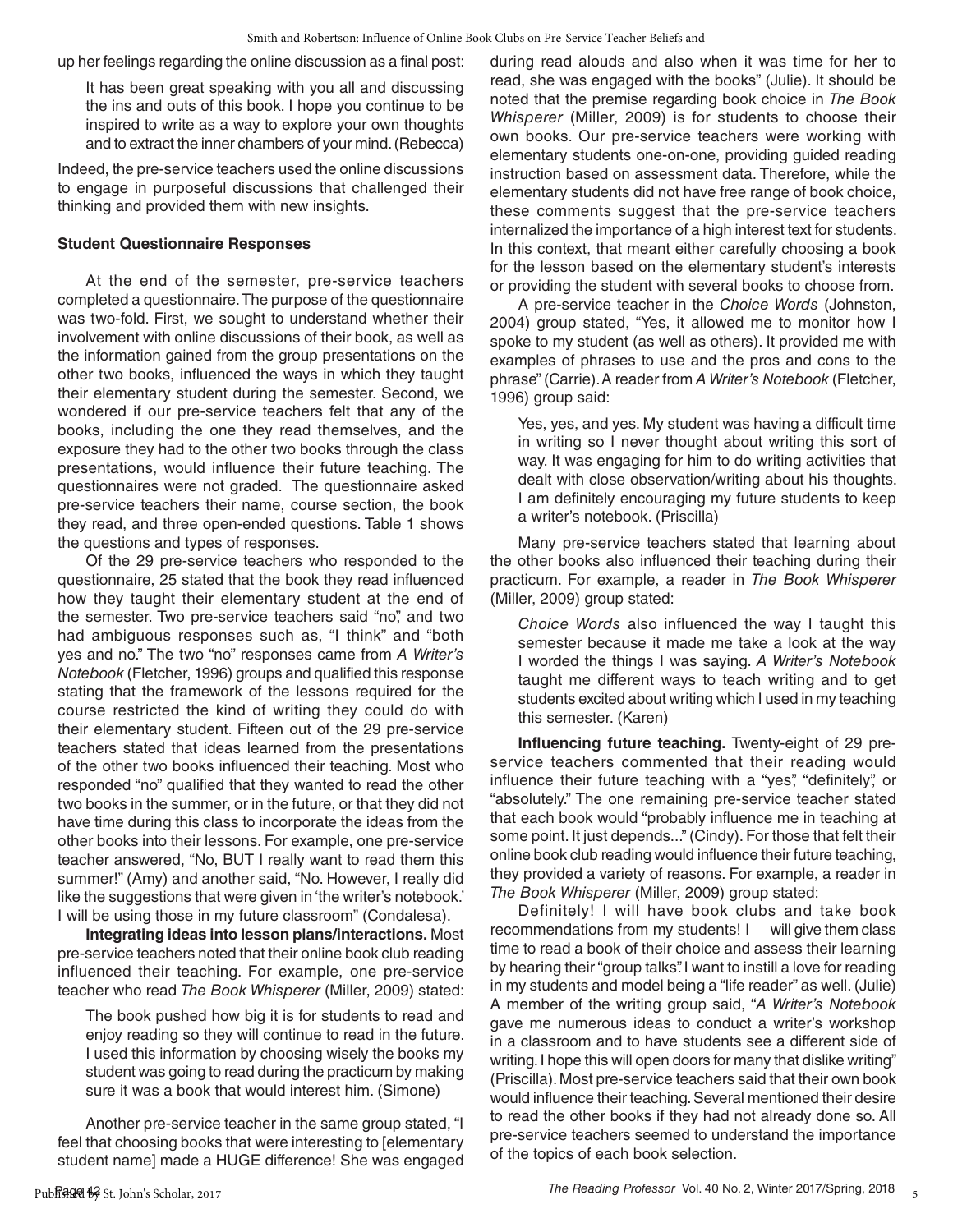#### **Outcomes**

Both of us have taught this college course with and without the online book club. We were excited to see the overall topics of reading, writing, and dialogue internalized in our pre-service teachers from their experiences.

#### **Components that Worked**

The online discussions were clearly influenced by the expectations in the rubric. While we initially worried that the graded aspect of the online discussions would interfere with the authenticity of the dialogue, we were pleased that the conversations illustrated rich discussions as pre-service teachers shared not only summaries of the readings, but questions, extension of peers' contributions, and connections. Indeed, it appeared that the students were purposeful in their online discussions to meet the expectations of the rubric. The rubric gave broad guidelines, but it was not limiting, which contributed to the insights into different perspectives and ideas.

Following the completion of the online discussions, we agreed that the lessons created by the online book club classes seemed more focused on their elementary students learning rather than fulfilling a college course requirement. Preservice teachers seemed to make the connection that literacy lessons had a purpose beyond teaching a skill to a student based on an assessment. The teacher/student relationship became more of a focus because of understandings gained from engaging in reading of professional books designed for teachers. Pre-service teachers appeared to be more thoughtful in their lesson preparation and during their lessons, particularly on their book club topic: choice in reading, careful conversations, and incorporating writing.

#### **Considerations for Future Online Book Clubs**

Pre-service teachers were informed of their book group several weeks before the online discussions began and had ample time to purchase the book for their discussion. Most students were prepared with the appropriate text and ready to read by the date specified. However, we had several students who did not purchase their books until the last minute, impacting their participation during the beginning of the online discussions. In the future, we may provide the books to the students as part of a course fee to ensure that each student has the necessary text to read.

Another problem that we encountered at the beginning of the online discussions was that several pre-service teachers participated minimally (or not at all) the first week. This lack of participation was partially, but not entirely, related to the students who had not purchased the book. The online discussions were graded by us on a weekly basis. After students received the graded rubric from the first week, we noticed that the majority of the minimal participators early in the book club began posting more often and contributing to the shared meaning making. Since the rubric appeared to influence student participation, we realize that we need to put more of an emphasis leading up to the discussions on the expectations of the book club.

#### **Professional Relevance**

The purpose of including an online book club in our pre-service teacher educator courses was multi-faceted. We wanted to make our students familiar with using technology within the classroom context, knowing that if pre-service teachers are familiar with a specific site they are more likely to use it with their future classes. We wanted to not only teach the skills defined in the course syllabus but also address the importance of continued professional development as a way to transform teaching. Overall, the online discussions addressed the purposes defined as we observed pre-service teachers using technology as a discussion tool, engaging in rich discussions about the content of the books, and rethinking how they plan to teach and interact with students. The questionnaires provided additional support that the discussions within each group and the group presentations to the whole class influenced pre-service teachers' beliefs about teaching and learning, lesson planning, and plans for future teaching.

The online book club that we integrated into our two preservice teacher educator classes allowed us to incorporate our own pedagogical beliefs that (a) professional development is ongoing, (b) technology integration is essential and another place for conversation, and (c) allowing pre-service teachers to engage in discussions about a shared text can influence their learning through exposure to professional literature and others' perspectives. As we teach and shape the next generation of educators, we continue to look for ways to integrate authentic learning opportunities that teach students, not just skills.

| <b>Ouestion</b>                                                                                                                            | <b>Positive</b><br>response | <b>Negative</b><br>response | <b>Ambiguous</b><br>response |
|--------------------------------------------------------------------------------------------------------------------------------------------|-----------------------------|-----------------------------|------------------------------|
| Did the book you read as<br>part of the online book group<br>influence how you taught<br>your student this semester?<br>Please explain.    | 25                          | $\mathcal{D}$               | 2                            |
| Did any of the other books<br>from the online book club<br>infuence how you taught<br>your student this semester?<br>Please explain.       | 15                          | 13                          |                              |
| Do you feel any of the<br>books read for the online<br>book group this semester<br>will influence your future<br>teaching? Please explain. | 28                          | $\Omega$                    |                              |

#### Table 1 *End of semester questionnaire data*

Figure 1. *Ballot for book choice*

#### **Online Book Club**

**Place a 1 next to your frst choice, a 2 next to your second choice, and a 3 next to your last choice.**

*\_\_\_\_\_ Choice Words*

- *\_\_\_\_\_ A writer's Notebook*
	- *\_\_\_\_\_ The Book Whisper*